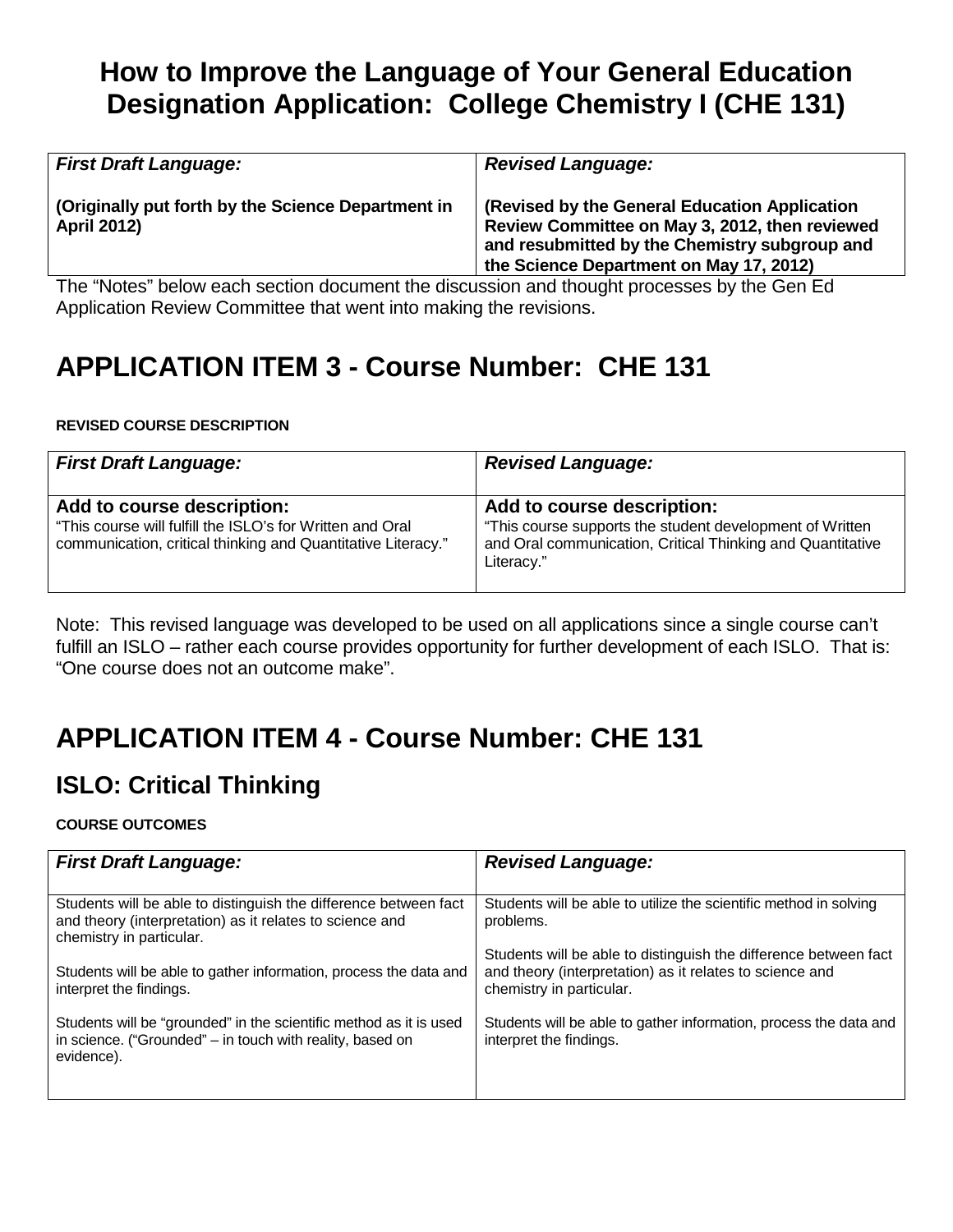Note: The committee felt that the scientific method statement should be the "top statement" for critical thinking as the others fall under this umbrella. The group also adopted a simpler statement for this first outcome.

### **LEARNING ACTIVITIES**

| <b>First Draft Language:</b>                                                                                                       | <b>Revised Language:</b>                                                                                                        |
|------------------------------------------------------------------------------------------------------------------------------------|---------------------------------------------------------------------------------------------------------------------------------|
| Examples:                                                                                                                          | Examples:                                                                                                                       |
| Formal Lab Reports that assess critical thinking.                                                                                  | Conducting laboratory experiments and writing Formal Lab<br>Reports that include a results and discussion section.              |
| Exam questions that include having the students explain or<br>justify their answers.                                               | Participating in Team Based Learning (TBL) activities that ask<br>the students open ended questions that they will discuss in a |
| Team based learning activities that ask the students open<br>ended questions that they will discuss in a small group<br>structure. | small group structure.                                                                                                          |

Notes: The committee changed the statement that the activity (the lab report) "assesses critical thinking" and inserted a specific example of how this may be done. Remember, we're not dictating the exact format of the lab report, but rather providing a specific example to the committee as to how the lab report might assess critical thinking.

The committee also spent a significant amount of time discussing the difference between a learning activity, which is a learning experience actively performed by the student, and an artifact, which is some sort of tangible product that may be examined and assessed by the assessment people. The *process*  of writing the results and discussion section is the learning activity that supports the development of critical thinking independent of the method of assessment; therefore there is no mention above of a rubric or other assessment measure. The "exam questions" statement was a better fit as an artifact, so it was moved into that category.

### **COURSE ARTIFACTS**

| <b>First Draft Language:</b> | <b>Revised Language:</b>                                                                          |
|------------------------------|---------------------------------------------------------------------------------------------------|
| <b>Examples</b>              | <b>Examples</b>                                                                                   |
| Lab Reports                  | Formal Lab Reports that include a results and discussion<br>section with a rubric for assessment. |
| Exams                        |                                                                                                   |
| Samples of TBL activities    | Exam questions that include having the students explain or<br>justify their answers.              |
|                              | Documented results of TBL activities                                                              |

Notes: Again, a little more detail was added to the "lab reports" statement to differentiate it from a "cookbook-type" lab that could possibly only include elementary observation. The TBL artifact statement was wordsmithed after a robust discussion by the committee of how an artifact can be obtained from a TBL activity. "Documented results of TBL activities" (that are tangible artifacts) may include written student feedback, student "score sheets", or even audio/visual recordings of the activity.

### **ISLO: Quantitative Literacy**

**COURSE OUTCOMES**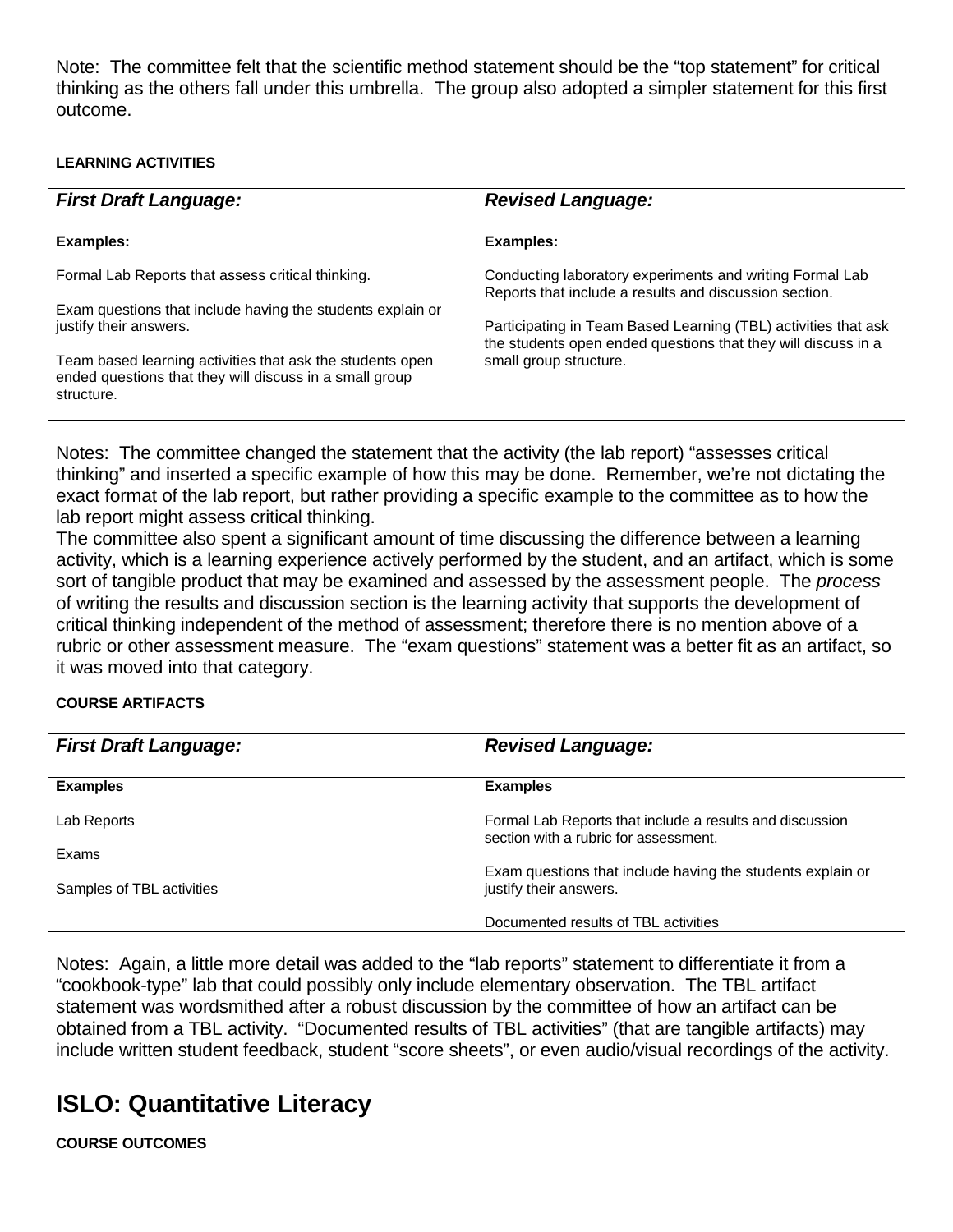| <b>First Draft Language:</b>                                                                   | <b>Revised Language:</b>                                                                         |
|------------------------------------------------------------------------------------------------|--------------------------------------------------------------------------------------------------|
| Students will be able to solve problems given quantitative<br>information.                     | Students will be able to solve chemical calculations.                                            |
| Students should be able to accurately record and process data<br>from a laboratory experiment. | Students will be able to accurately record and process data from<br>a laboratory experiment.     |
| Students should be able to interpret data on graphs and tables.                                | Students will be able to interpret data on graphs and tables to<br>understand chemical concepts. |

Notes: The language change on the first statement serves to explicitly contextualize the learning outcome into chemistry. In the next statements the word "should" was changed to "will" to strengthen the statements. In the  $3^{rd}$  statement the added phrase helps the non-discipline committee members to understand the explicit connection to the discipline (in this case chemistry).

### **LEARNING ACTIVITIES**

| <b>First Draft Language:</b>                                          | <b>Revised Language:</b>                                                                                     |
|-----------------------------------------------------------------------|--------------------------------------------------------------------------------------------------------------|
| Examples:                                                             | <b>Examples:</b>                                                                                             |
| Labs, Team Based Learning Activities, Lab Reports, Quiz and<br>Exams. | Conducting labs that require data acquisition<br>Composing lab reports that require numerical or statistical |
| <b>Homework</b>                                                       | analysis                                                                                                     |
|                                                                       | Completing problem sets that require calculations                                                            |

Notes: The committee just made the examples more explicit in addressing the specific learning outcome. We also removed TBL since, after spending several minutes struggling with specific language, we decided that we had more than enough examples already. Once again we removed quizzes and exams from this listing since these are considered assessment artifacts not learning activities.

#### **COURSE ARTIFACTS**

| <b>First Draft Language:</b> | <b>Revised Language:</b>                                           |
|------------------------------|--------------------------------------------------------------------|
| Examples:                    | <b>Examples:</b>                                                   |
| Lab Reports, Quiz, Exams     | Lab Reports that require numerical or statistical analysis         |
| Samples of TBL activities    | Quizzes, Exams, or Homework sets that that require<br>calculations |

Notes: Again, the examples were just worded to add context and detail for non-discipline committee members.

### **ISLO: Written and Oral Communication**

#### **COURSE OUTCOMES**

| <b>First Draft Language:</b>                             | <b>Revised Language:</b>                                       |
|----------------------------------------------------------|----------------------------------------------------------------|
| Student should be able to record and process data from a | Students will accurately document scientific observations in a |
| laboratory experiment in a formal lab report.            | laboratory setting.                                            |